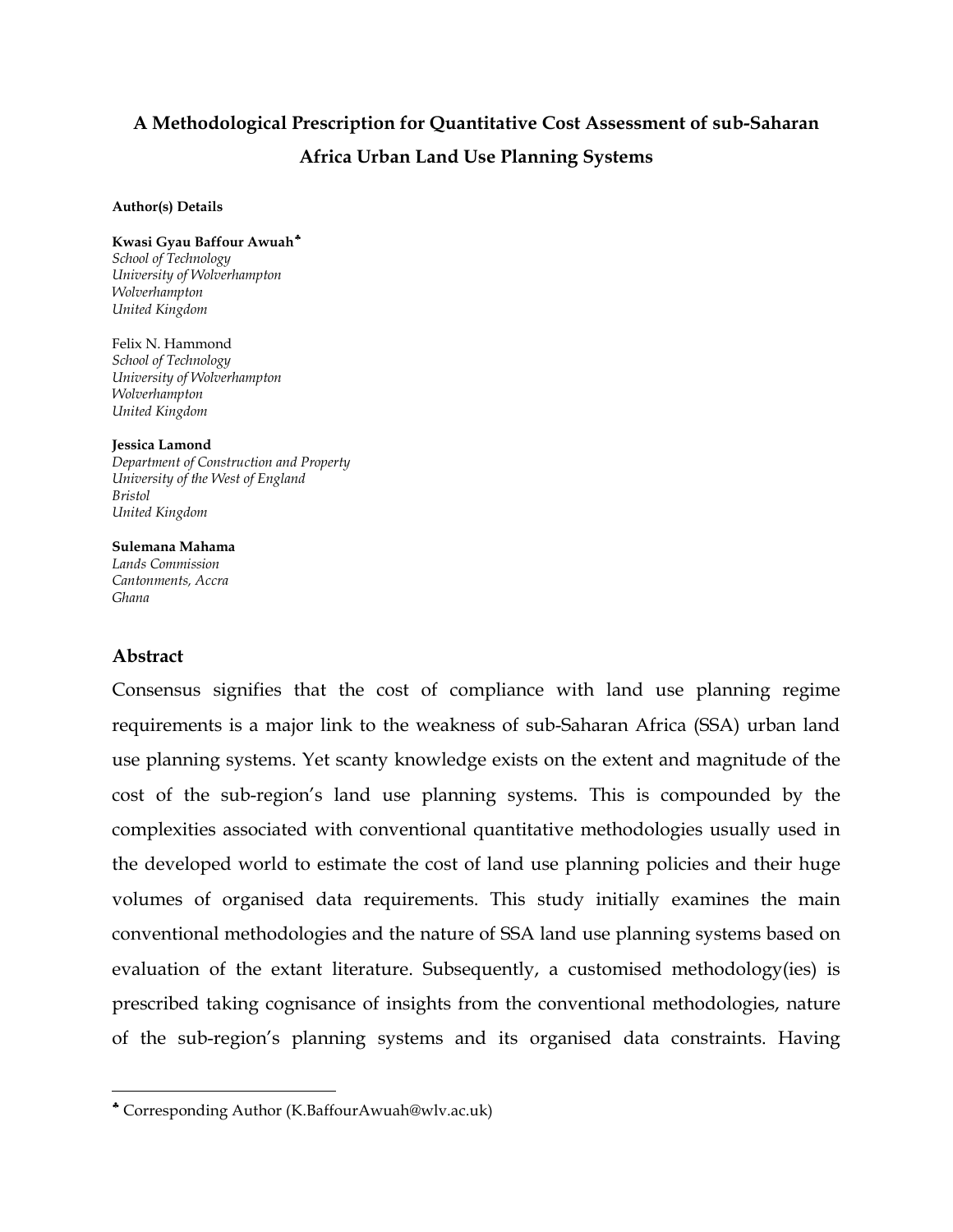prescribed a bespoke methodology for estimating the extent of cost of SSA planning systems, it is expected that policy makers and implementers will adopt it in their bid to fashion out suitable planning policies in the sub-region.

**Keywords:** Cost, land use planning, methodology, sub-Saharan Africa, quantitative

#### **1. Introduction**

The weakness of land use planning systems in economies of SSA has received much attention in the literature (see Kironde, 2006; Rakodi, 2006; Musandu-Nyamayaro, 2008; Watson, 2009). A major cause of this weakness is high cost of compliance with planning requirements (UN-Habitat, 1999; Egbu *et al*., 2008). To date, little evidence exists on the extent and magnitude of the cost of land use planning systems in the sub-region to provide a basis for devising a far reaching policy solution. For example, a recent policy study on human settlement and land use planning in Ghana identified high cost of compliance with planning requirements as a major cause of low compliance with land use planning regulations. However, the policy study was silent on the extent of compliance cost of these regulations. Yet the study was supposed to provide such guidance to aid on-going planning reforms in the country (see GoG, 2009). This lack of quantitative evidence on cost of planning systems in SSA is further compounded by complexities of conventional methods adopted in the developed world and their huge volumes of organised data requirements (see Adams *et al*., 2005; Quigley, 2007), which are hardly encountered in the sub-region.

This paper interrogates the conventional methodologies for estimating the cost of land use planning policies. The aim is to prescribe a customised methodology to aid the assessment of cost of SSA land use planning systems to form the basis for far reaching policy formulation. The remainder of the paper is organised as follows. Section 2 discusses the conventional methodologies usually adopted in the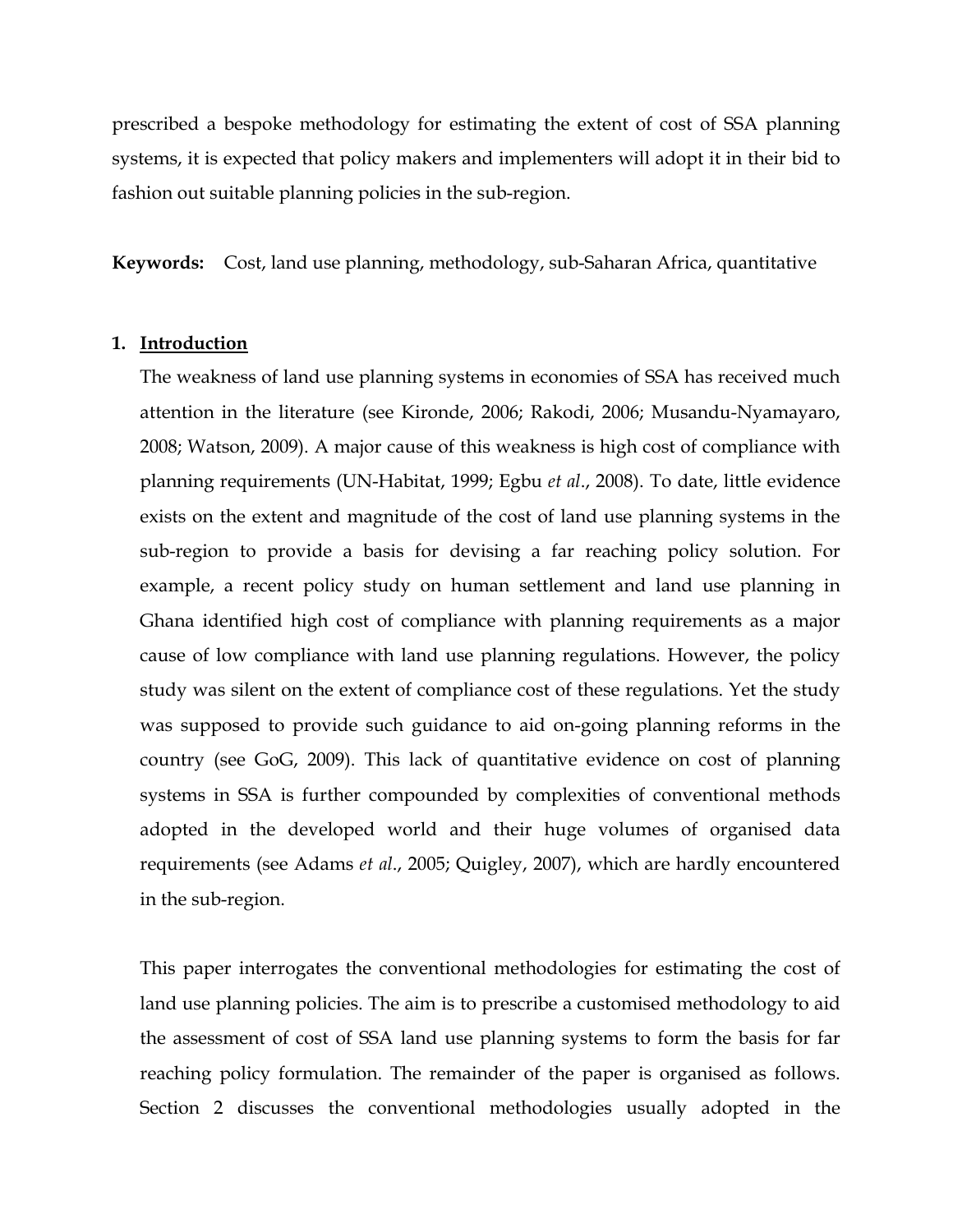developed world to assess cost of planning policies after which, section 3 takes a look at the overview of planning regimes in the sub-region. On the basis of sections 2 and 3, section 4 proposes a customised methodology. Section 5 draws conclusions of the paper.

#### **2. Cost of Land Use Planning Policies – Methodological Issues**

Fundamentally, the idea of estimating cost of land use planning policies is traceable to the welfare economics thinking (see Harberger, 1971; Garber *et al*., 1996). Though debateable, the welfare economics thinking holds that regulation, such as land use planning policies are promulgated to advance societal interest or ensure collective good (Moroni, 2006; Cheshire and Vermeulen, 2009). At the heart of the societal interest argument is the utilitarian calculus, which was originally promoted by classical utilitarianists such as Jeremy Bentham (1748-1832) and John Stuart Mills (1806-1873) (Pinkerton *et al*., 2002). This utilitarian calculus espouses that action is assessed on the basis of its production of utility and dis-utility. However, to classical utilitarianists utility and dis-utility are measureable in discrete units. Therefore, they are subject to mathematical analysis. Assessment of an action is undertaken by intuitively comparing its total utility also known as benefit or welfare to the total dis-utility referred to as cost. Action is adjudged to be right when it produces greater utility compared to its dis-utility (Garber *et al*., 1996; Pinkerton *et al*., 2002).

From this welfare economics standpoint, several methodologies have been developed to examine the impacts of regulations. Khakee (2003) classifies them into: highly aggregated methods, such as cost-benefit and cost effective analyses; intermediate methods like planning balance sheet/community impact evaluation (Lichfield, 1996) and multi-criteria analysis (Vreaker and Nijkamp, 2006); and highly dis-aggregated methods like positional analysis. However, the main method usually employed to estimate cost of regulation, and in this context, social cost of regulation is the Harberger Triangle technique (Harberger, 1954).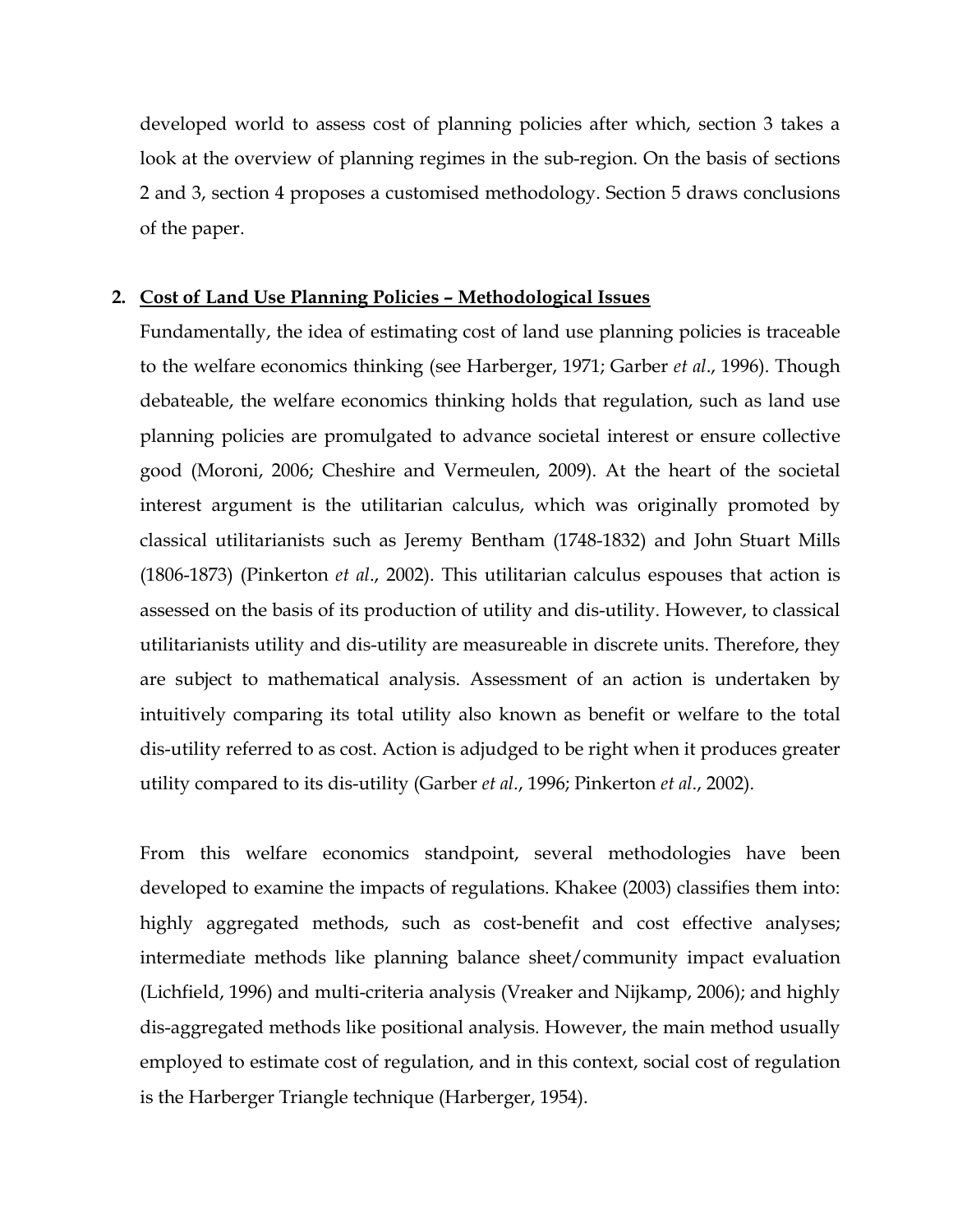## **2.1 The Harberger Triangle**

The Harberger Triangle technique is a product of the seminal work of Arnold Harberger (1954). The work sought to provide a quantitative notion of the social cost of regulation and the extent to which regulation promotes allocative efficiency in the American society, using data from the manufacturing sector. The motivation for the development of the technique was premised on the public choice economics philosophy that regulations are promulgated to advance the interests of the minority. As such, they negate welfare economics position of allocative efficiency. The Harberger Triangle technique employs partial equilibrium analysis to estimate social cost of regulation based on the concept of deadweight loss (Harberger, 1954; Tullock, 1967; Wenders, 1987; Gϋmϋs, 2007).

The presumption is that minority interest groups, such as monopolists rent seek to ensure promulgation of regulations. However, since regulations ultimately result in increases in prices of goods and services above competitive prices, society at large loses by way of reduction in consumer surplus. The operation of the Herberger Triangle as applied to land use planning regulation is summarised by Figure 1.1.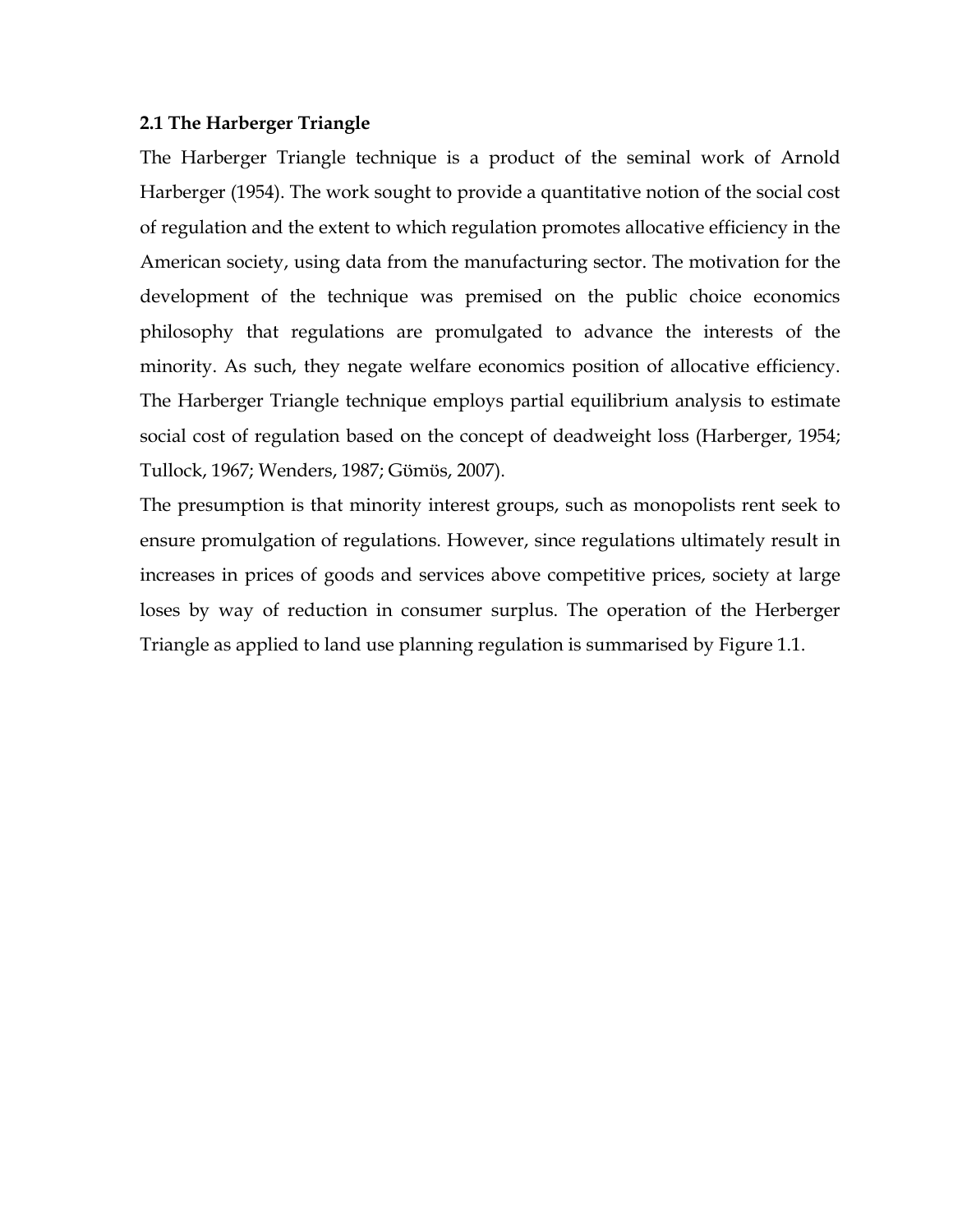

**Figure 1.1 Social Cost of Land Use Planning Regulation**. Source: Adapted from Harberger (1954)

In Figure 1.1, D,  $P_0$  and  $Q_0$  denote the demand curve for a real estate product say: a 4-bedroom house, competitive price and quantity demanded of the house respectively. If government promulgates regulation, for example, the acquisition of building permit prior to construction of such houses, which results in price increase above the competitive price to  $P_1$ , quantity demanded falls to  $Q_1$ . This ultimately culminates into reduction in consumer surplus by  $(P_1-P_0)$  and creates a deadweight loss of triangle (ABC). This triangle is known as the Harberger Triangle and represents the social cost of regulation in addition to the inability of other people in society to enjoy such real estate product.

Studies such as Stigler (1956), Tullock (1967), Posner (1974), Wenders (1987), Antwi (2000), Yoon (2004) and Hammond and Antwi (2010) have dwelt on the insights from the technique to analyse social cost of regulation in several disciplines. However, the method has not gone without criticisms. For example, it is argued that monopolists in seeking rent to ensure the passage of regulation spend a lot of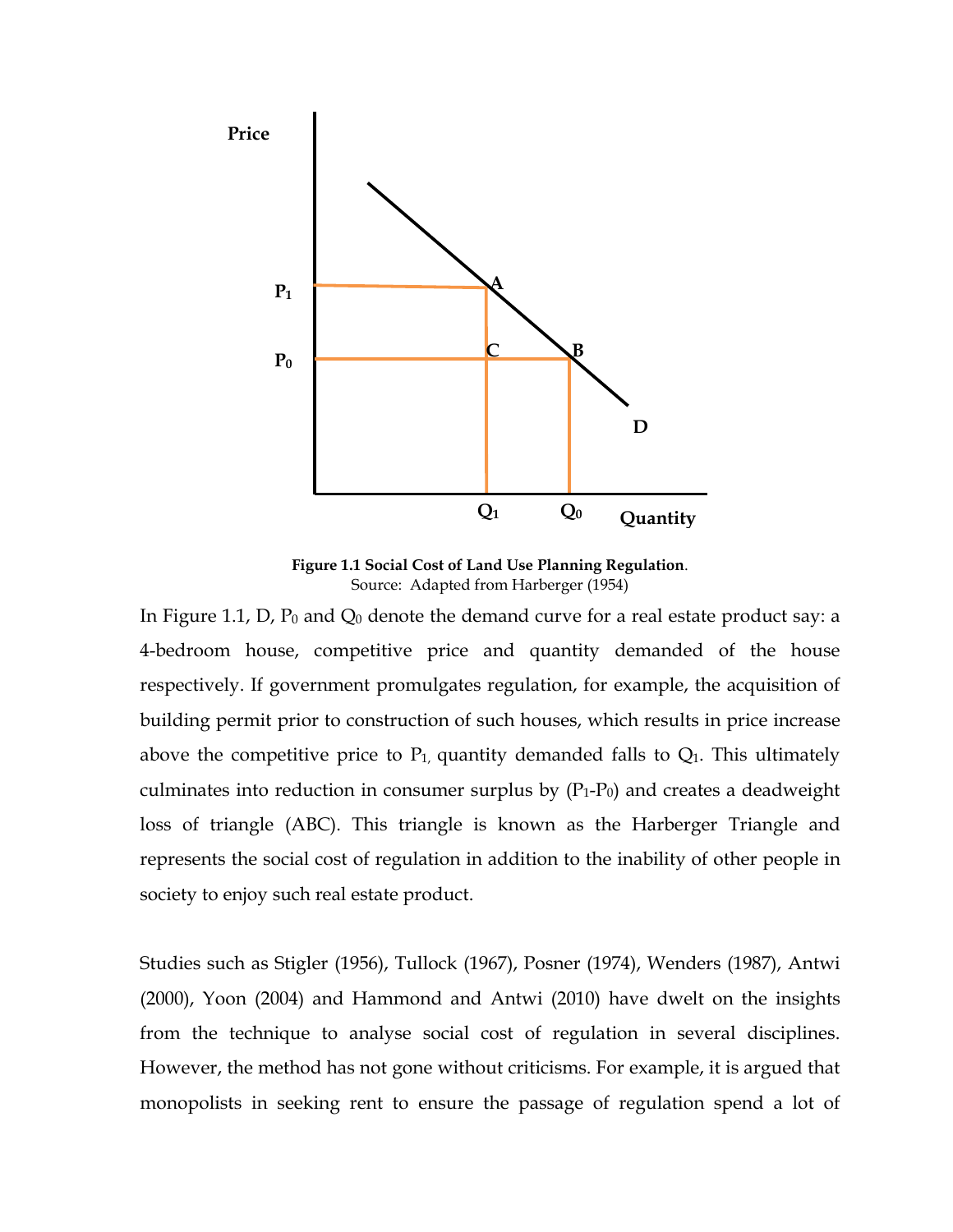resources, which is a waste to society. Thus, the abnormal profit; the area of the rectangle  $P_0P_1AC$  in Figure 1.1 supposedly enjoyed by monopolists actually feedback into rent seeking activities and should be estimated as part of social cost of regulation (Tullock, 1967; Posner, 1974). Similarly, in the quest to neutralise the efforts of monopolists to get regulations passed, consumers also rent seek to prevent regulation. This means that the resources spent by consumers to rent seek should be assessed as part of social cost of regulation. In fact, it is argued that resources spent by consumers to rent seek could even double the social cost of regulation (see Tullock, 1967; Posner, 1974; Wenders, 1987; Gϋmϋs, 2007). However, data to authenticate this argument or otherwise is usually difficult to come by (Gϋmϋs, 2007).

In the main, the criticism normally encountered in the literature with this partial equilibrium analysis of the social cost of regulation is the usually unknown elasticity of demand for real estate products regulations impinge (Bertaud and Mapelzzi, 2001; Quigley 2007). This renders assessment of social cost of regulation by the method difficult if not impossible. Hammond and Antwi (2010), for example, in their work on economic impact of SSA real estate policies assumed elasticity of demand (nature of demand) for 0.20-acre residential land in Accra, the capital of Ghana. To address these data difficulties, Bertaud and Mapelzzi (2001) suggest the use of the Bertaud Model for estimation of cost of land use planning regulations.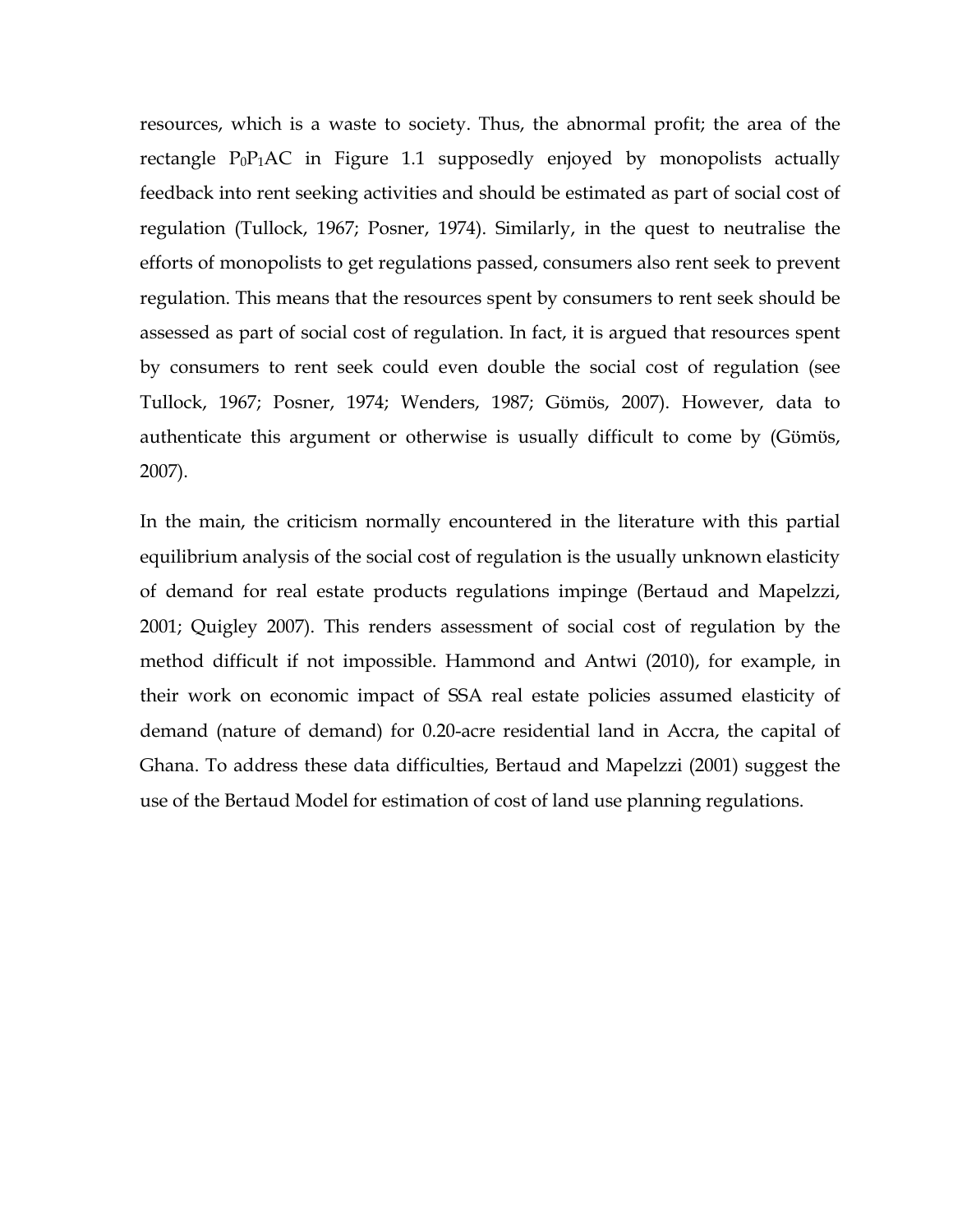## **2.2 The Bertaud Model**

The Bertaud model is in two parts. These are the Affordability and Differential Land Pricing Sub-model and the Detailed Land Use and Infrastructure Costing and Design Sub-model. The earlier version of the model was devised in 1981 and revised in 1986 (Bertaud *et al*., 1988). The model was developed in response to the need for simplified tools and techniques to pursue: 1. a more efficient land use in terms of estimating the cost of land use regulations and devise a more affordable mix of regulations; and greater efficiency at project design level, particularly in the developing world (Bertaud *et al*., 1988).

Essentially, the technique entails two main stages. First, it sets the ideal limits for land use planning regulations/policies based on certain criteria. This could be international or local, such as household incomes and ability to afford. At the second stage, the technique estimates social cost of regulation as additional requirements conditioned by existing land use planning regulations. This may include land, infrastructural cost and service charges (see Bertaud, 1986; Bertaud *et al*., 1988; Bertaud and Mapelzzi, 2001). The mechanics of the technique is demonstrated by Figure 1.2.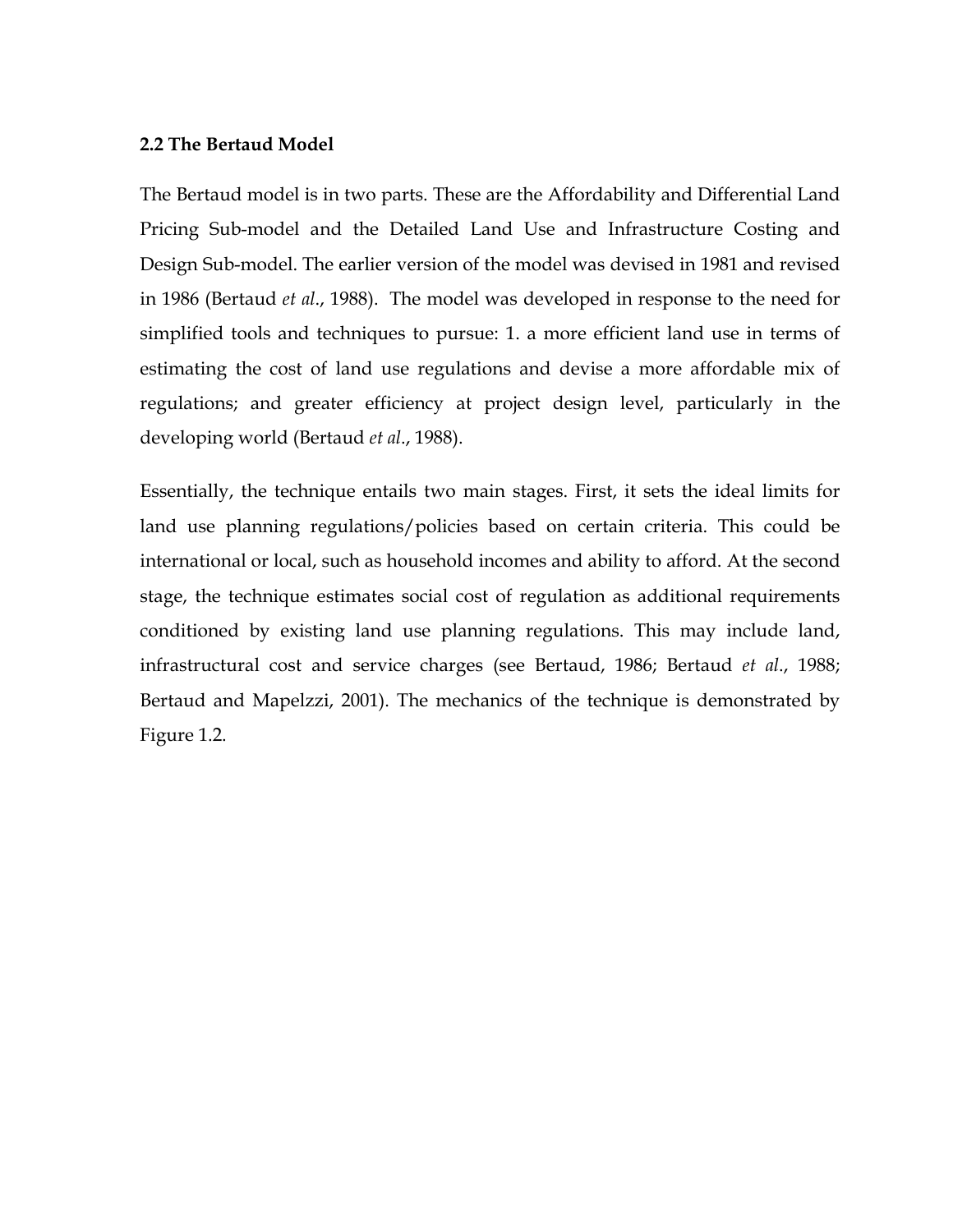

**Figure 1. 2 Approximation of Cost of ULUP Regime Requirements** Source**:** Adapted from Bertaud and Malpezzi (2001)

Figure 1.2 demonstrates demand and supply situation for a common land use, say road. The price, ideal supply (ideal baseline) for the land and demand for road are denoted as  $P_{x}$ ,  $L_s$  and D respectively. With the given level of demand for road, if land use planning authorities regulate supply of land for road to point  $L_r$ , the social cost of regulation can be assessed as ABCI – ACE. This is because more land is allocated to road than what society actually needs. However, ACE (the nature of demand) is not known and  $P_x(L_r-L_s)$  is not a good measure of the social cost since it does not take into account ACE. If the ideal supply of land for road is set at  $L<sub>b</sub>$  (the actual baseline supply), the area ACGH will not matter in the cost assessment. This implies a cost of AFG, which is equally neutralised by the benefit shown as area GHE neglected. As such,  $P_x (L_r - L_b)$  or the area denoted by FBHI is considered as a good approximation of ABCI – ACE, and therefore, the social cost of regulation.

The method comparatively appears simple and straightforward, and has been applied previously in countries like Malaysia, India, Thailand, Peru, Senegal and Russia. However, it requires considerable amount of data and resources for its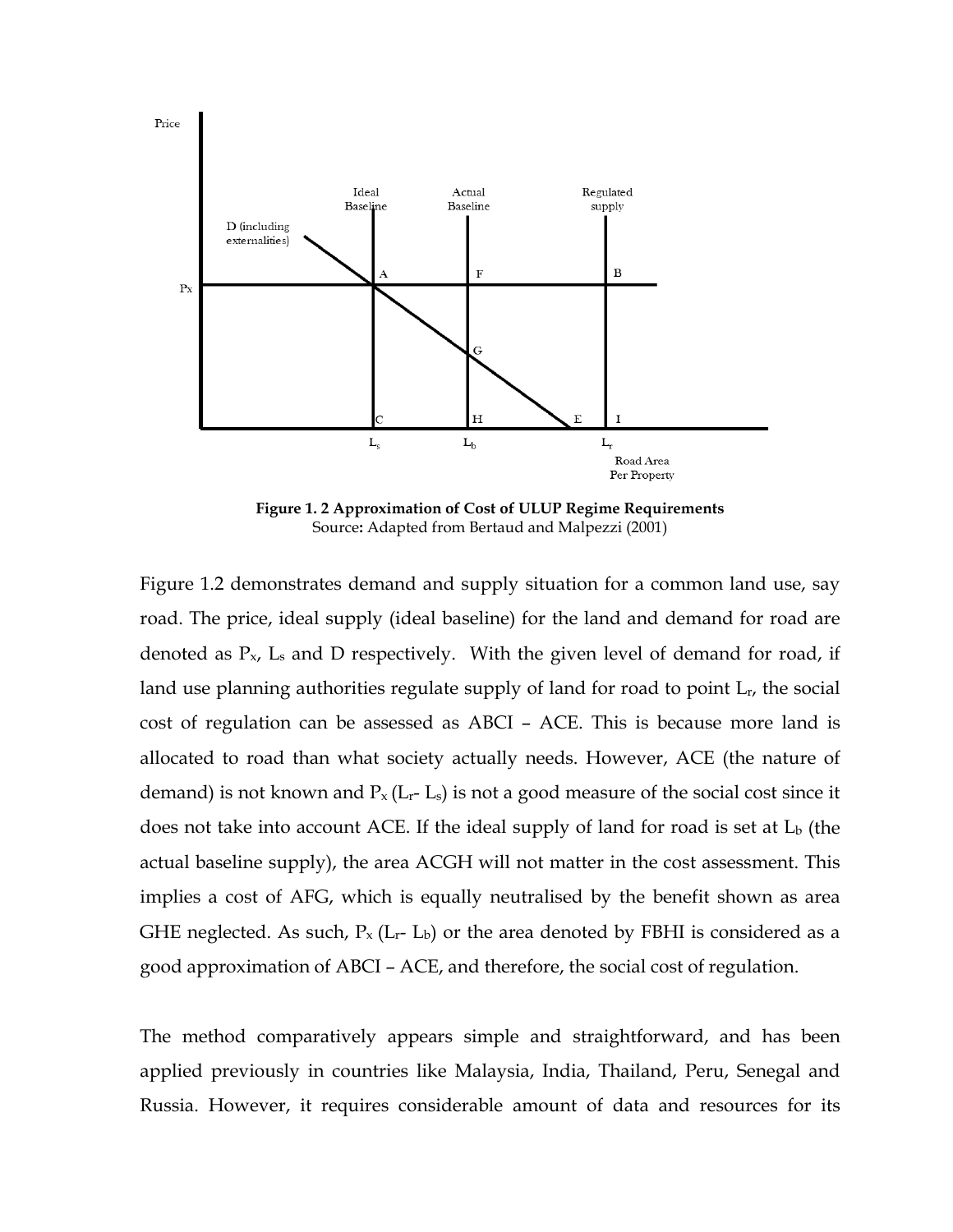implementation (Bertaud and Mapelzzi, 2001). Again, the method's conceptualisation of cost appears to hide the actual cost of regulation. Also, setting baseline standards for cost assessment could be very onerous given the existence of different socio-economic conditions and standards across the globe, and national and local settings.

The foregoing notwithstanding, questions have also been asked as to whose cost do cost methodologies, such as those discussed seek to address: is it individuals, companies or local authorities? Which cost and benefits, in geographical terms, should be taken account of? Should the decision relate to efficiency or also equity and social justice? (Lichfield, 1996). Given these complexities and the data requirements for these methodologies, which are usually difficult to come by in SSA (see Egbu *et al*., 2008; Hammond and Antwi, 2010), a customised methodology is required to calibrate the cost of land use planning regimes in the sub-region. To prescribe any such method, it is imperative to demonstrate from the outset the nature of planning regimes in the sub-region. This is the focus of the next section of the paper.

## **3. SSA Land Use Planning Systems**

Excepting Republic of South Africa which has adopted integrated planning system, SSA planning systems are relics of colonialism (Musandu-Nyamayaro, 2008; Watson, 2009). Planning systems in the sub-region, in the main, still operate modernist rational comprehensive planning model with the use of master plans. In essence, these planning systems are underpinned by the land use segregation concept with its cardinal principles of unifunctional land use, discrete zoning, regulation and consensus (see Afrane, 1993; Njoh, 2009). Consequently, the subregion's planning systems are usually characterised by hierarchy of statutory plans and sets of development control regulations. These are linked to local government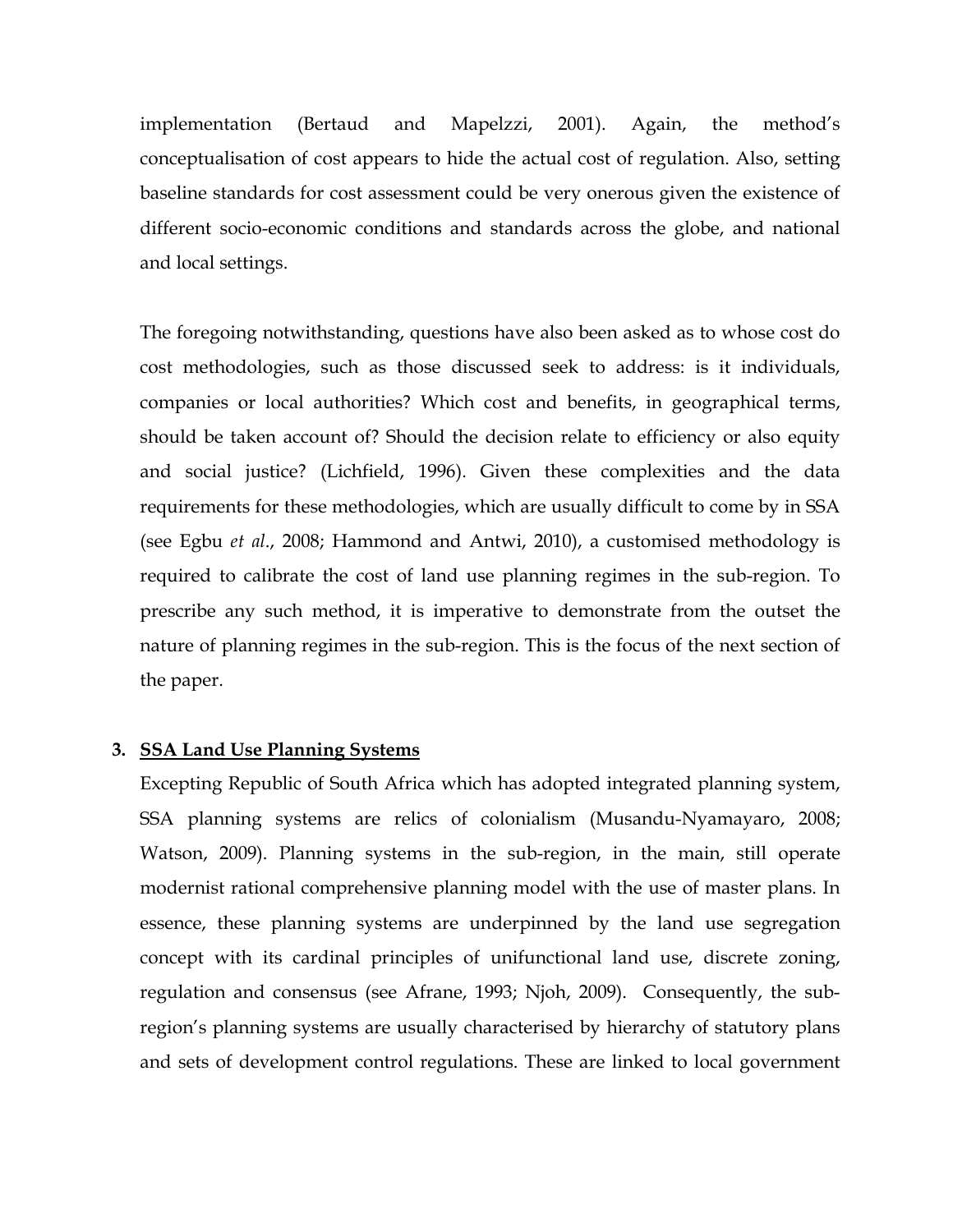administrative laws, and are driven by government and its officials to the exclusion of the larger populace (Wekwete, 1995; Rakodi, 2006).

These planning systems usually stipulate that no development should be undertaken in a community or area declared a statutory planning area by government unless that area is zoned and covered by an approved sub-division planning scheme. As applied to residential development in the case of Ghana, for example, such zoning and sub-division plans should be undertaken by planning authorities – Metropolitan/Municipal/District Assemblies (MMDAs). Subsequently, prospective developers must acquire building/development permit prior to the commencement of their developments. However, these developers require prepermit items, such as architectural designs, formalised title and in some cases environmental and traffic impact assessment reports.

Additionally, upon commencement of development, planning authorities are supposed to check and approve every stage of construction of proposed development. They are also supposed to issue certificate of occupancy prior to occupation of newly constructed buildings. The rationale behind all these requirements is to ensure that building projects are properly screened to meet desired standards (see Afrane, 1993; Baffour Awuah *et al*., 2011). Figure 1.3 gives a simplified version of the operation of Ghana's planning regime as applied to residential development. That said though not expressly stated as a binding requirement, SSA planning regimes are also to ensure provision of infrastructure and amenities<sup>[1](#page-9-0)</sup> prior to commencement of actual building developments. The planning systems therefore promote plan, service, develop and occupy principle (see Oyugi and K'Akumu, 2007).

 $\overline{a}$ 

<span id="page-9-0"></span><sup>1</sup> Developments are usually defined to include infrastructure and amenities.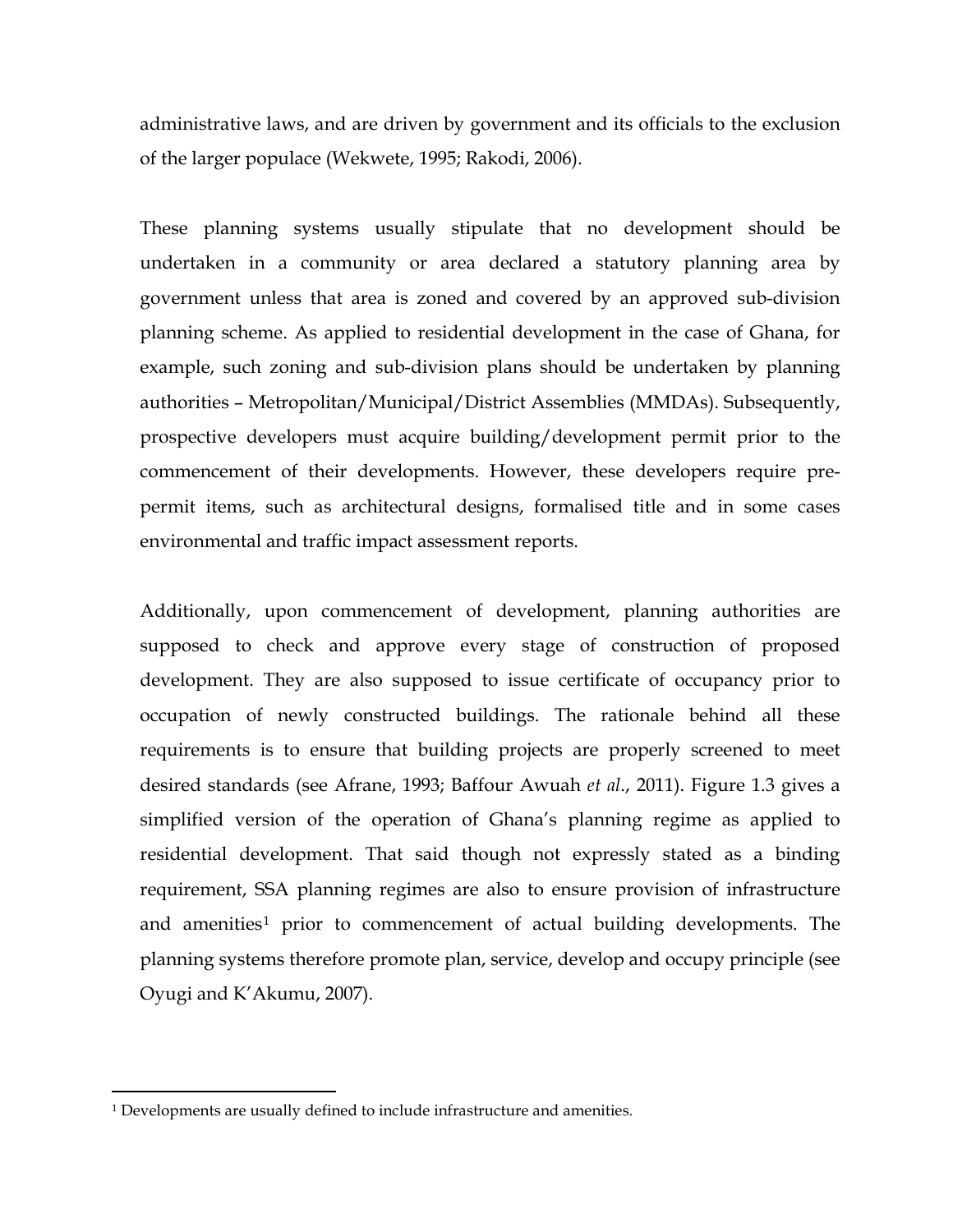

**Figure 1. 3 Simplified Version of the Operation of Ghana's Planning System** Source: Adapted from Baffour Awuah *et al*. (2011)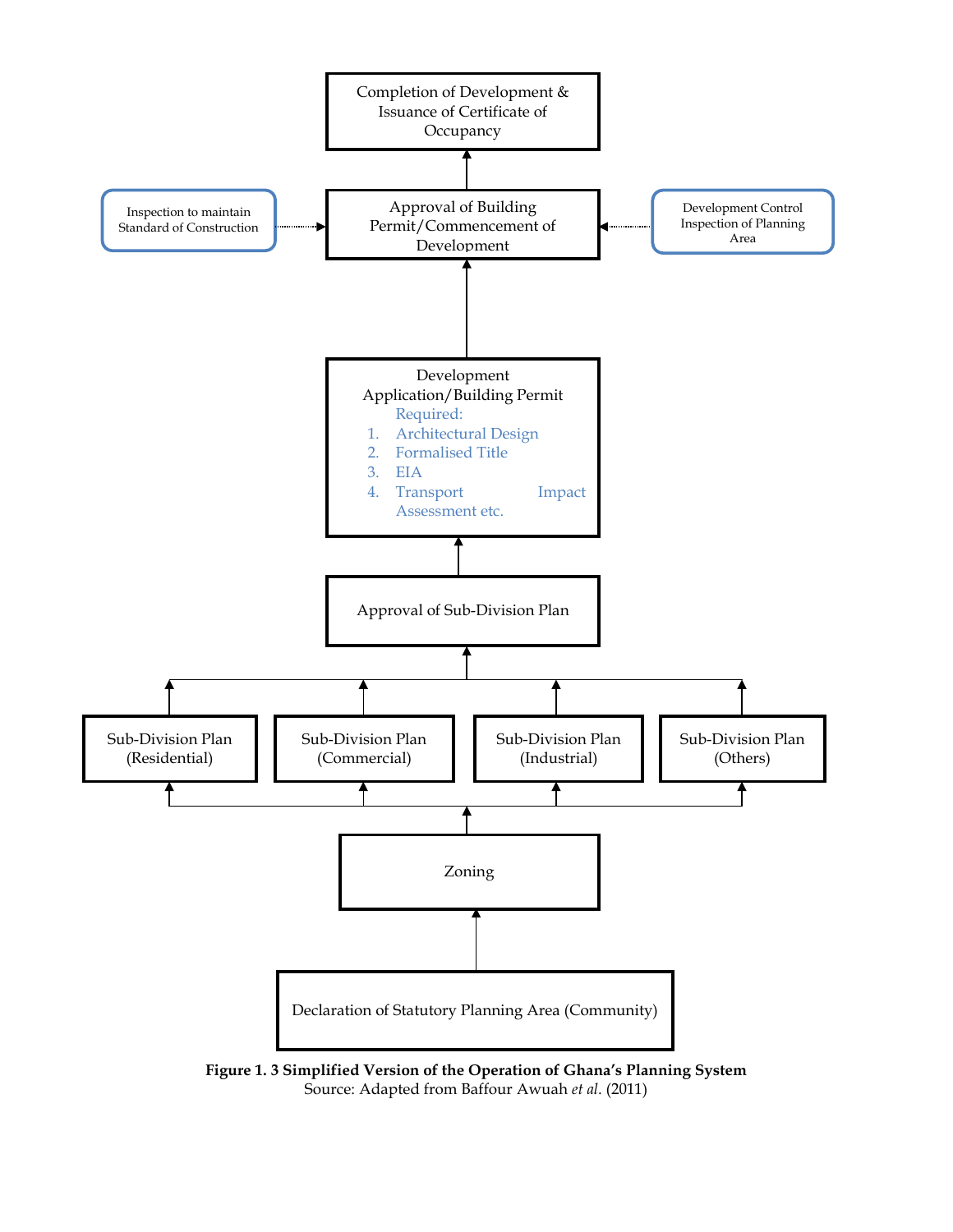It needs to be pointed out that governments in the sub-region for some time were unable to adequately prepare planning schemes and provide infrastructure. As such, over years, particularly since the latter part of the 1980s when virtually all the economies in the sub-region were liberalised, there have been arrangements where private land owners engage their own consultants to prepare planning schemes. These planning schemes are then sent to the planning authorities for the requisite approval. The cost for the preparation and approval of the planning schemes are paid by the land owners. The same arrangement pertains to infrastructure and certain social amenities like community parks. These arrangements have even become pronounced following the emergence of private real estate development companies in the sub-region's property markets. What is however evident is that these costs are ultimately transferred to the individual developer or house purchaser.

Besides the foregoing, planning systems in the sub-region are usually criticised as deficient. Apart from criticisms such as planning systems' inability to deliver developable lands, their complex bureaucratic processes and restrictive requirements, the cost of meeting their requirements is said to be high (see Payne and Majale, 2004; Kironde, 2006; Egbu *et al*., 2008). These costs as demonstrated by Farvacque and McAuslan (1992) and Egbu *et al*. (2008) include:

- The actual official fees for processing planning requirements at public planning institutions;
- Extra out of pocket payments unofficial fees, at public planning institutions to expedite action on processing planning requirements. They are usually paid to officials who work at these institutions;
- Delays with processing of planning requirements cost of time lag;
- Commuting cost for follow-up to planning institutions to expedite action on execution of planning activities; and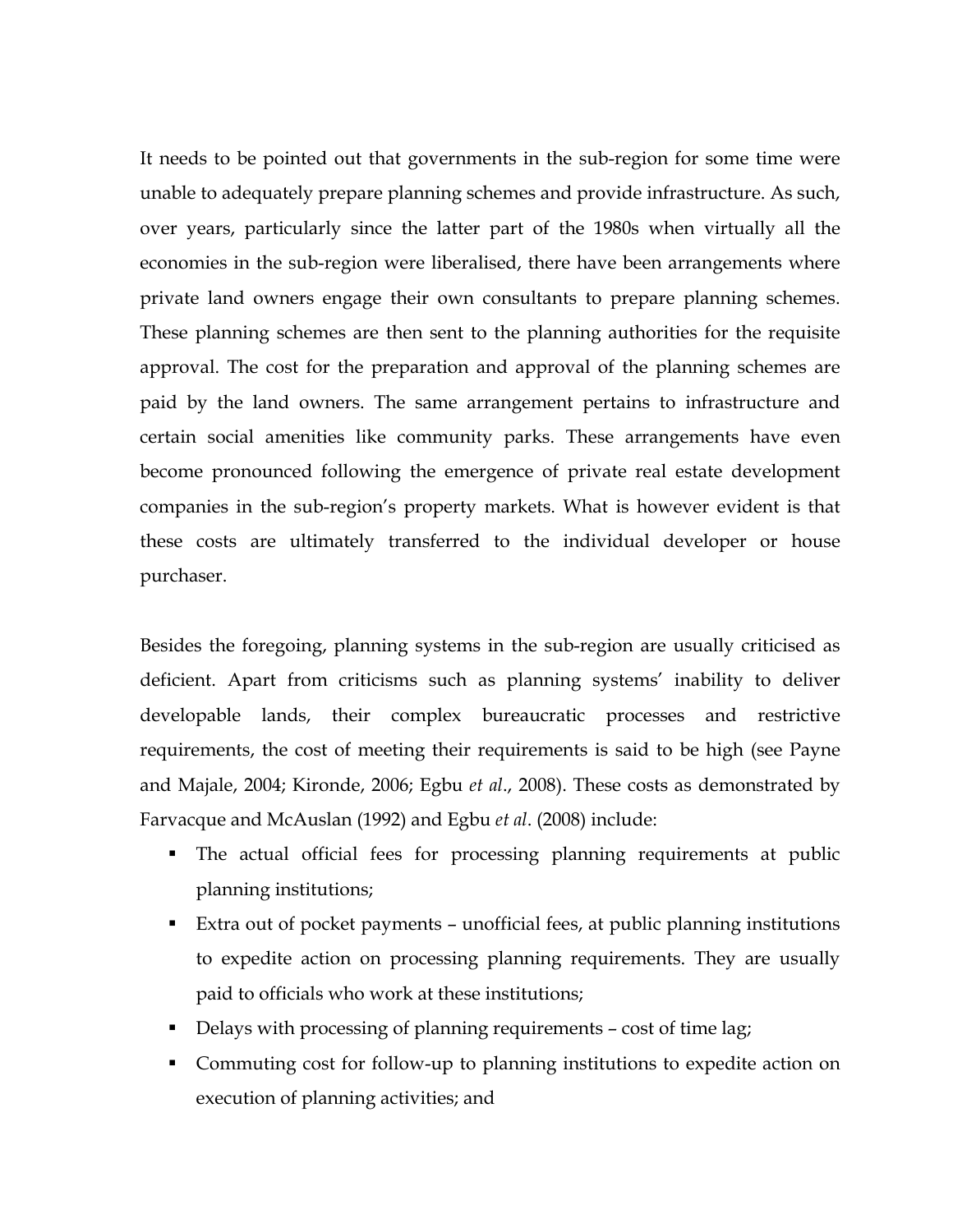Professional fees for engaging urban development professionals to ensure execution of planning requirements' activities on behalf of their clients.

Unfortunately, studies on the extent of compliance cost of the sub-region's planning requirements' incorporating the entire incidental – indirect costs, have remained marginal. Notable among them is the extent of cost of planning requirements based on a planned development. As pointed earlier, this is partly attributed to the lack of simplified methodologies that take into account the paucity of organised data in the sub-region. The next section of the paper proposes a methodology in this regard.

## **4. Methodology Prescription**

In prescribing a bespoke quantitative methodology for calibrating the extent and magnitude of SSA urban land and planning regime cost, the assumptions below are made.

- 1. Individual developers and single development say a standard 3-bedroom residential house, constitute the unit of analysis.
- 2. The processes involved in undertaking planned residential development are used as the guide.
- 3. Ghana land use planning requirements described in the preceding section form the basis of the prescription.
- 4. Zoning, issuance of certificate of occupancy and government planning institutions running costs are beyond the scope of this paper.
- 5. Individual developers are assumed to be responsible for cost of building infrastructure and certain amenities such as Community Park under a planning scheme. Borrowed funds are used to pay compliance with requirements cost.

From discussions at preceding section, it can be surmised that compliance with SSA planning regime requirement(s) regarding urban development comprises a continuum of activities. These range from preparation and approval of sub-division planning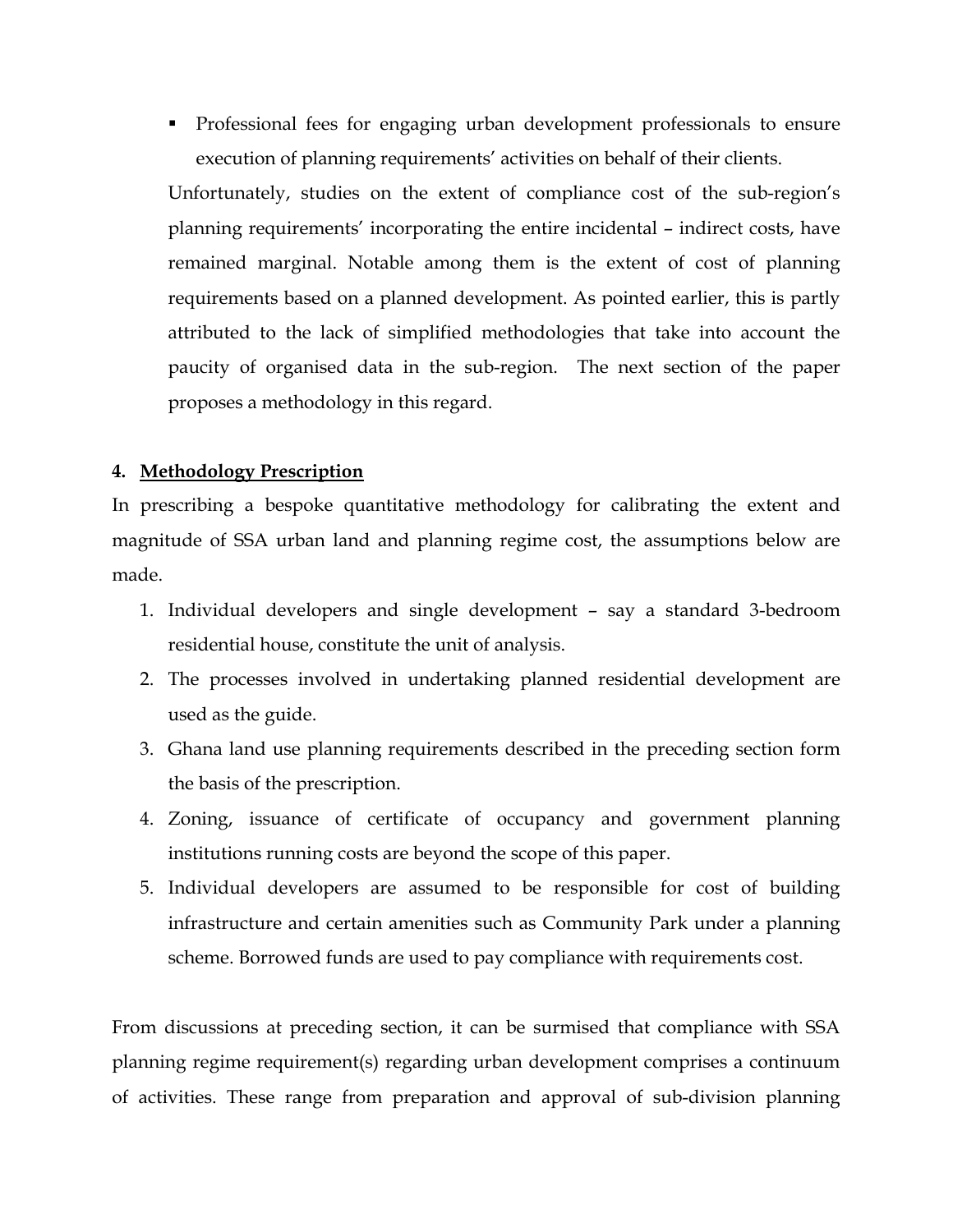scheme, and building of infrastructure and amenities, to acquisition of building permit before development commences. Prior to acquisition of building permit, developers will also have to obtain architectural designs and formalised title. Amalgamation of costs on all these activities incorporating their incidental costs – indirect cost, thus, constitutes the cost of planning regime. Additionally, it needs to be remarked that in a typical planned neighbourhood common or ancillary land uses, such as infrastructural facilities benefit all individuals and institutions within the neighbourhood. It, therefore, stands to reason that the cost of these land uses should be apportioned among the beneficiary land uses.

Denoting planning regime requirements costs per property as: Approved sub-division planning scheme =ω<sub>1</sub>; Infrastructure and amenities =ω<sub>2</sub>; Architectural design =ω<sub>3</sub>; Formalised title = $\omega_4$ ; and Building permit = $\omega_5$ , the bespoke methodology can be prescribed as follows:

**Approved Sub-division Planning Scheme** (ω<sub>1</sub>)

$$
\omega_1 = \frac{\kappa}{\delta} \times \left[ (\alpha \times \gamma) \times (1 + i)^n + \varepsilon \right]
$$
 Equation 4.1

Where  $\omega_1$  is as previously defined;  $\kappa$  is the area of land for the property and less or equal to  $\delta$ ;  $\delta$  is total area of land with uses that is subject to approved common land uses cost allotment under approved sub-division planning scheme and is less than  $\gamma$ ;  $\alpha$ is approved sub-division planning scheme cost per hectare land under approved subdivision planning scheme;  $\gamma$  is the total land area under the approved sub-division planning scheme.  $(1+i)^n$  is a compounding factor that takes account of cost of time lag, that is time value of money and has *i* as the capitalisation rate signifying cost of capital and *n* as time lag.  $\varepsilon$  is the error term that takes account of all measurement errors.

**Infrastructure and Amenities (** $\omega$ **<sub>2</sub>)** 

$$
\omega_2 = \omega_{2_1}, \dots, \omega_{2_j} = \frac{\kappa}{\delta} \times \left[ \varphi + (\mu \times \vartheta) \times (1 + i)^n + \varepsilon \right]
$$
\nEquation 4.2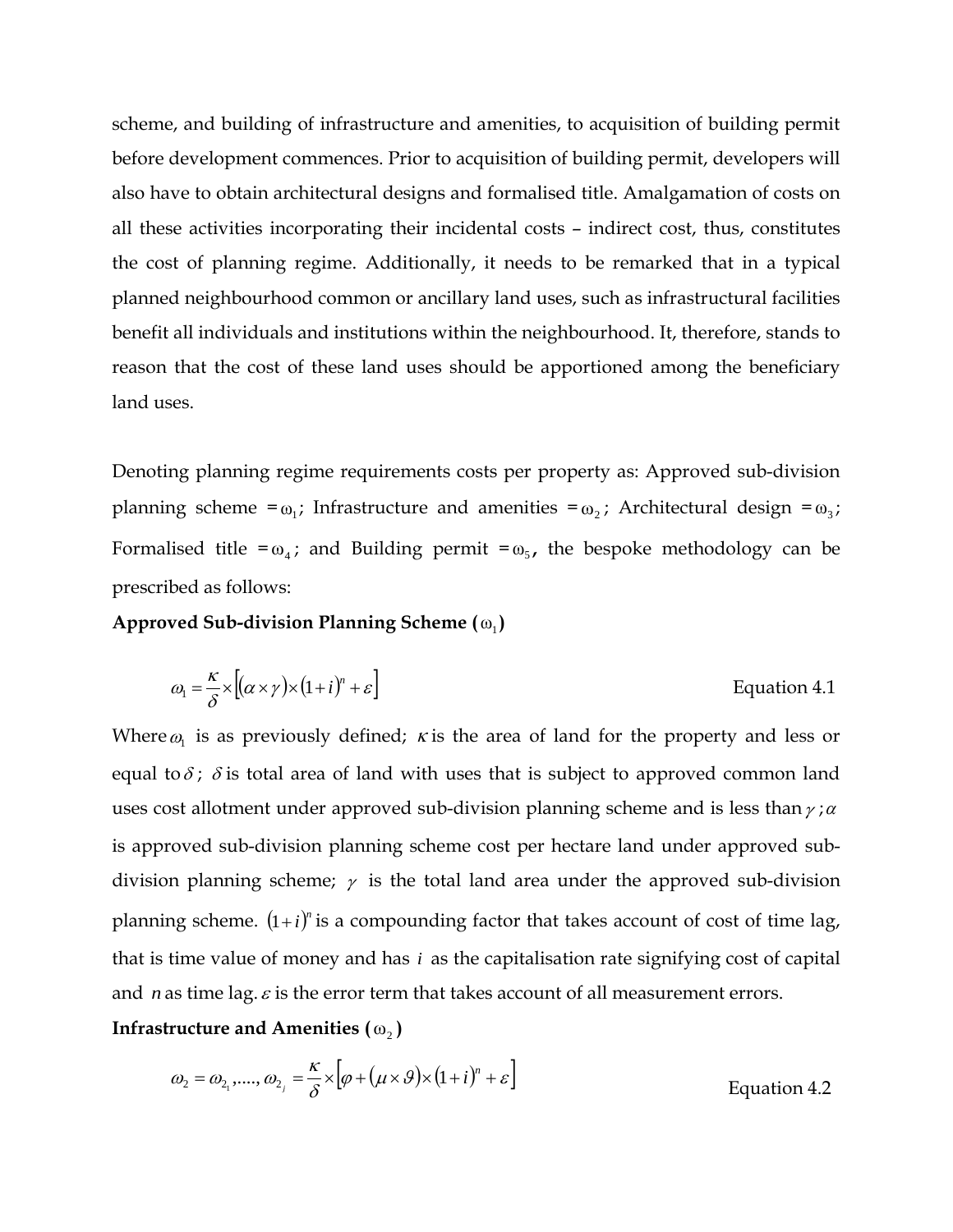Where  $\omega_2$ ,  $\frac{\kappa}{\delta}$ ,  $(1+i)^n$ ,  $\varepsilon$  $\omega_2, \frac{\kappa}{s}, (1+i)^n, \varepsilon$  are as previously defined;  $\omega_{2_1}, ..., \omega_{2_j}$  is a range of particular infrastructure/amenity  $\omega_2$  can take on at a time; roads and concrete drains, electricity, community park; $\varphi$  is the land cost for particular infrastructure/amenity;  $\mu$  is cost of particular infrastructure/amenity per unit area of land under a sub-division planning scheme;  $\theta$  is the extent of land; area particular infrastructure/amenity occupies under a sub-division planning scheme.

#### **Architectural Design (**ω<sub>3</sub>)

$$
\omega_3 = (\sigma + \lambda + \nu)(1 + i)^n + \varepsilon
$$
 Equation 4.3

Where  $\sigma$ ,  $\lambda$ ,  $\nu$  are the architectural design charge per se per property, commuting/transport cost for follow-ups on qualified architect or draughtsman per property design to ensure design completion and collection, and professional fee per property design for engagement of a property consultant to contract an architect/draughtsman to design and ensure completion of design respectively. All other variables are as previously defined.

#### **Formalised Title**  $(\omega_4)$

$$
\omega_4 = \left(\phi + \sum_{\chi=1}^i \chi\right) (1+i)^n + \varepsilon
$$
 Equation 4.4

Where  $\phi$  is the official fee for formalisation of deed per property at public agency(ies);  $\chi_1, \chi_2, \chi_3, \ldots, \chi_i$  are variables, such as cost of deed per property, commuting cost for follow ups to expedite action on deed preparation, unofficial fee for formalisation of deed per property at public agency(ies), commuting cost for follow ups to expedite action on title formalisation activities. All other variable(s) are as previously defined.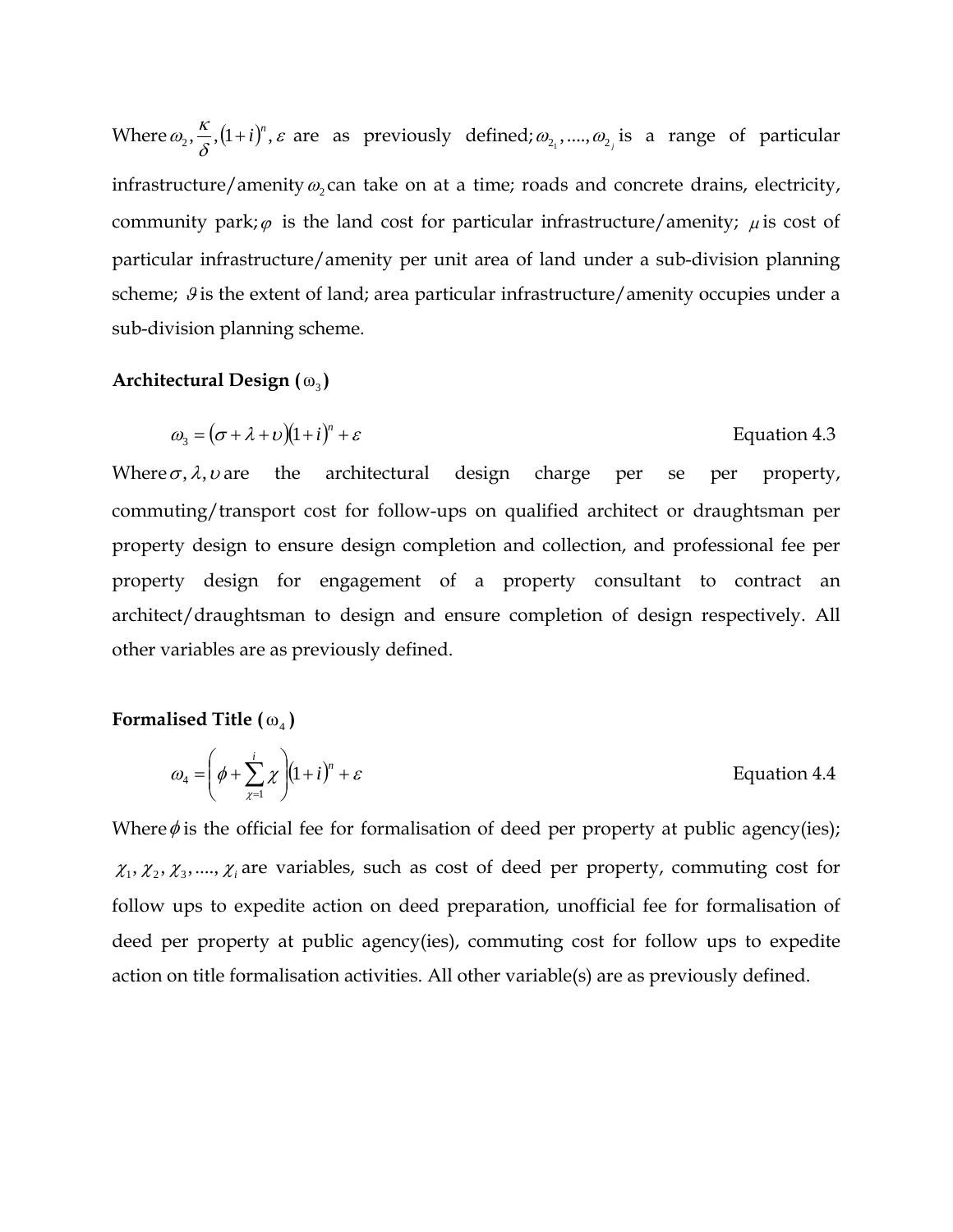#### **Building Permit (** $\omega_5$ **)**

$$
\omega_{s} = (\phi + \tau + \pi + \nu)(1 + i)^{n} + \varepsilon
$$
 Equation 4.5

Where  $\phi$ ,  $\tau$  are official and unofficial fees per property paid at public agency(ies) towards acquisition of building permit;  $\pi$  is the commuting cost per property for follow ups at public agencies to expedite action on processing of building permit and  $\nu$  is the professional fee per property for engagement of a property consultant to pursue procurement of a building permit. All other variables are as previously defined.

Given the foregoing, planning regime requirements' compliance cost per property can, thus, be assessed as:

$$
UR_c = \sum \big(\omega_1 + \omega_{2_1} + \dots + \omega_{2_j} + \dots + \omega_5\big) + \varepsilon
$$
 Equation 4.6

Where *UR* is planning regime requirements' compliance cost per property. All other variables are as previously defined. This constitutes planning regime cost from the individual property developer standpoint.

#### **5. Conclusion**

Land use planning systems in SSA are often criticised as weak and dysfunctional. Currently, there are efforts to reform some of the planning regimes in the sub-region. A major link to this weakness is low compliance with planning requirements. This is, in part, attributed to high cost of compliance with planning requirements. However, knowledge of the extent and magnitude of cost that planning regimes in the sub-region impose on developers is scanty, due to dearth of relevant studies. This is compounded by complexities of conventional quantitative methodologies employed in the developed world to estimate the cost of planning policies and their requirements of organised data. This paper on the basis of review of the extant literature has prescribed a simplified method for calibrating the cost of planning regimes at least from the viewpoint of individual property developers taking into account data peculiarities in the sub-region. This methodology is portable and could be employed to estimate the cost of planning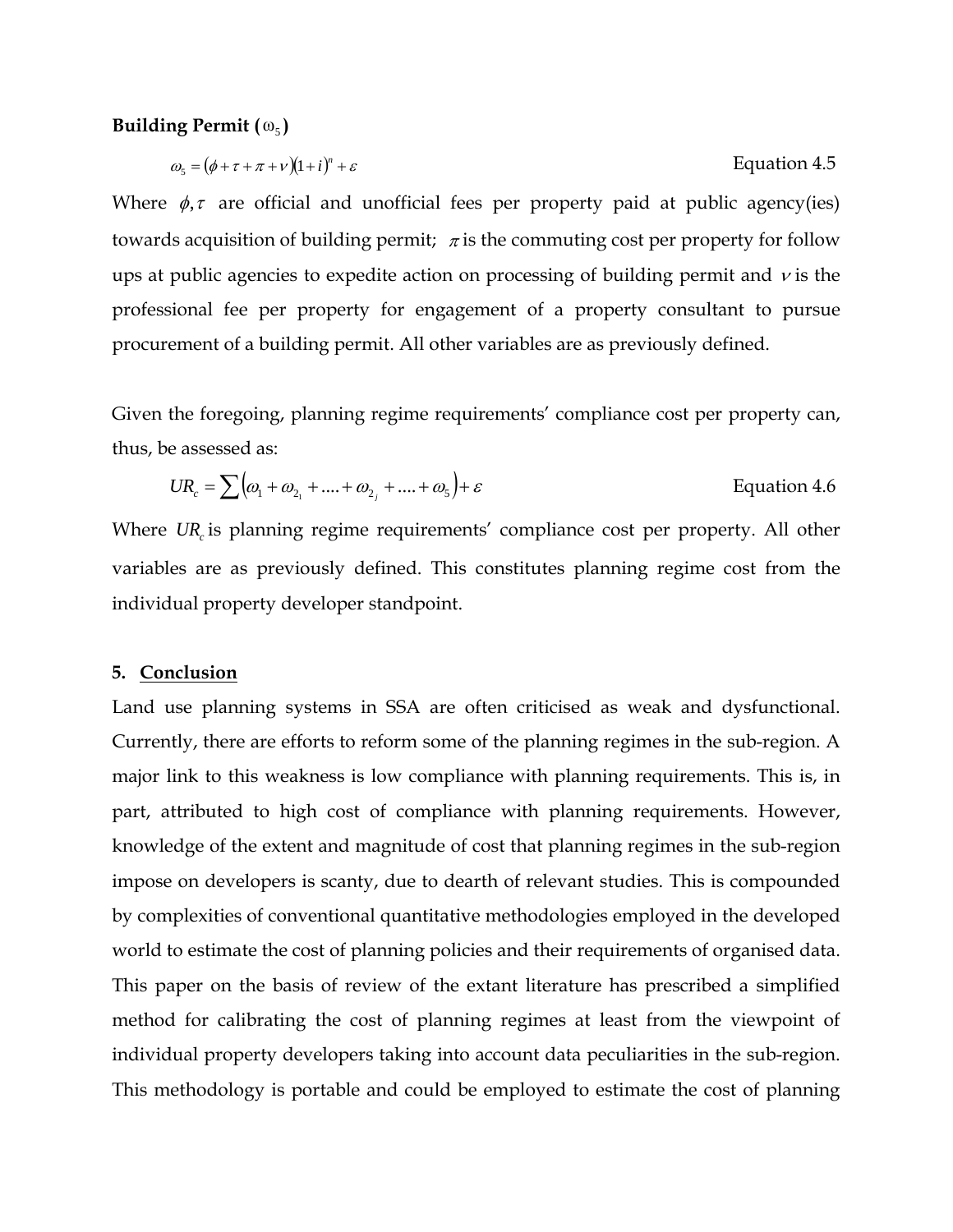policies even across the developing world, and also for academic purpose. As such, it is expected that policy makers and implementers in the sub-region and indeed the developing world will begin to adopt the methodology to aid them in developing far reaching land use planning policies.

#### **References**

- Adams, D., Watkins, C. and White, M. (2005), "Examining Public Policy and Property Markets", in Adams, D., Watkins, C. and White, M. (Eds.), *Planning, Public Policy and Property Markets*, Blackwell Publishing Ltd., Oxford, pp. 3-9.
- Afrane, S.K. (1993), *The Integration of Housing and Economic Activities: A Case Study of Low Income Settlements in Kumasi, Ghana*, Unpublished PhD Thesis, University of British Columbia, Canada.
- Antwi, A.Y. (2000), *Urban Land Markets in Sub Saharan Africa: A Quantitative Study of Accra, Ghana*, Unpublished PhD Thesis, Napier University, UK.
- Baffour Awuah, K.G., Hammond, F., Booth, C., Lamond, J., Proverbs, D. and Bloch, R. (2011), "Conceptual Analysis of the Role of Human Action Theory in Sub Saharan Africa Urban Land Use Planning", *Journal of International Real Estate and Construction Studies*, Vol. 1 No. 2, pp. 147-165.
- Bertaud, A. (1986), *A Model for the Preparation of Physical Development Alternatives for Urban Settlement Projects*, EDI Training Materials.
- Bertaud, A., Bertaud, M. and Wright (Jr.), J.O. (1988), *Efficiency in Land Use and Infrastructure Design. An Application of the Bertaud Model*, Report INU 17, Infrastructure and Urban Development Department, The World Bank.
- Bertaud, A. and Malpezzi, S. (2001), "Measuring the Costs and Benefits of Urban Land Use Regulation: A Simple Model with an Application to Malaysia", *Journal of Housing Economics*, Vol. 10, pp. 393-418.
- Cheshire, P. and Vermeulen, W. (2009), "Land Markets and their Regulation: The Welfare Economics of Planning", in Geyer, H.S. (Ed.), *International Handbook of Urban Policy Vol. II. Issues in the Developed World*, Edward Elgar, Cheltenham, pp. 151-193.
- Egbu, A. U., Olomolaiye, P. and Gameson, R. (2008), "A Neo-institutional Economic Critique of the System for Allocating Urban Land and Development Rights in Nigeria", *Habitat International*, 32, pp. 121-135.
- Farvacque, C. and McAuslan, P. (1992), *Urban Management Programme: Reforming Urban Land Policies and Institutions in Developing Countries*, the World Bank, Washington DC.
- Garber, A.M., Wienstein, M.C., Torrance, G.W. and Kamlet, M.S. (1996), "Theoretical Foundations of Cost-Effective Analysis", in Gold, M.R., Siegel, J.E., Russell, L.B., & Wienstein, M.C. (Eds), *Cost-Effectiveness in Health and Medicine*, Oxford University Press, New York, pp. 25-53.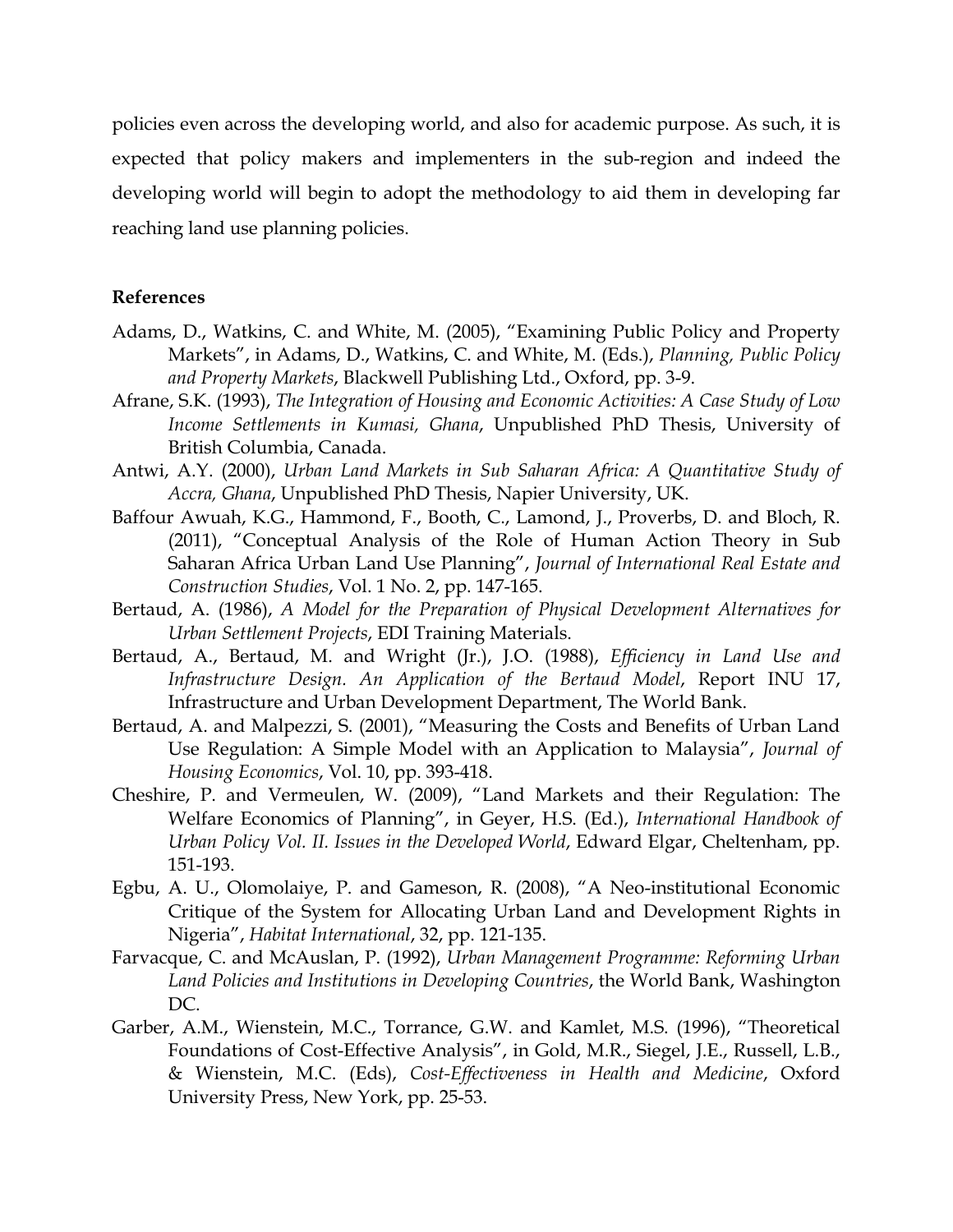- Government of Ghana (2009), *Human settlements and land use policy and planning in Ghana: A policy study*, Accra: Land Use Planning and Management Project, Town and Country Planning Department, Ghana.
- Gϋmϋs, E. (2007), "The Social Cost of Monopoly: A Survey and An Evaluation", *Akdeniz I. I. B. F. Dergisi*, Vol. 13, pp. 149-164.
- Hammond, F.N. and Antwi, Y.A. (2010), *Economic Analysis of Sub-Saharan Africa Real Estate Policies*, Palgrave Macmillan, London.
- Harberger, A.C. (1954), "Monopoly and Resource Allocation", *American Economic Review*, Vol. 44 No. 2, pp. 77-87.
- Harberger, A.C. (1971), "Three Basic Postulates for Applied Welfare Economics: An interpretive essay", *Journal of Economic Literature*, Vol. 9 No.3, pp. 784-797.
- Khakee, A. (2003), "The Emerging Gap between Evaluation Research and Practice", *Evaluation*, Vol. 9, pp. 340-352.
- Kironde, J.M.L. (2006), "The Regulatory Framework, Unplanned Development and Urban Poverty: Findings from Dar es Salaam, Tanzania", *Land Use Policy*, Vol. 23, pp. 460-472.
- Lichfield, N. (1996), *Community Impact Evaluation*, UCL Press, London.
- Moroni, S. (2006), "The Ethics behind Evaluation: Lichfield's Approach and Utilitarianism", in Alexander, E. R. (Ed.), *Evaluation in planning: Evolution and Prospects, contributions in honour of Nathaniel Lichfield*, Ashgate Publishing Ltd., London, pp. 21-38.
- Musandu-Nyamayaro, O. (2008), "The Case for Modernization of Local Planning Authority Frameworks in Southern and Eastern Africa: A Radical Initiative for Zimbabwe" *Habitat International*, Vol. 32, pp.15-27.
- Njoh, A.J. (2009), "Urban Planning as a Tool of Power and Social Control in Colonial Africa", *Planning Perspectives*, Vol. 24 No.3, pp. 301-317.
- Oyugi, O. M and K'Akumu, O. A. (2007), "Land Use Management Challenges for the City of Nairobi", *Urban Forum*, Vol. 18 No. 1, pp. 94-112
- Payne, G. and Majale, M. (2004), *The Urban Housing Manual: Making Regulatory Frameworks Work for the Poor*, Earthscan, London.
- Pinkerton, S.D., Johnson-Masotti, A.P., Derse, A. and Layde, P.M. (2002), "Ethical Issues in Cost-Effectiveness Analysis", *Evaluation and Program Planning*, Vol. 25, pp. 71- 83.
- Posner, R.A. (1974), "Theories of Economic Regulation", The *Bell Journal of Economics and Management Science*, Vol. 5 No. 2, pp. 334-358.
- Quigley, J.M. (2007), "Regulation and Property Values in the United States: The High Cost of Monopoly", available at: <http://www.escholarship.org/uc/item/5692w323> (accessed 25 August 2010).
- Rakodi, C. (2006), "Social Agency and State Authority in Land Delivery Processes in African Cities. Conpliance, Conflict and Cooperation", *International Development Planning Review*, Vol. 28 No.2, pp. 263-285.